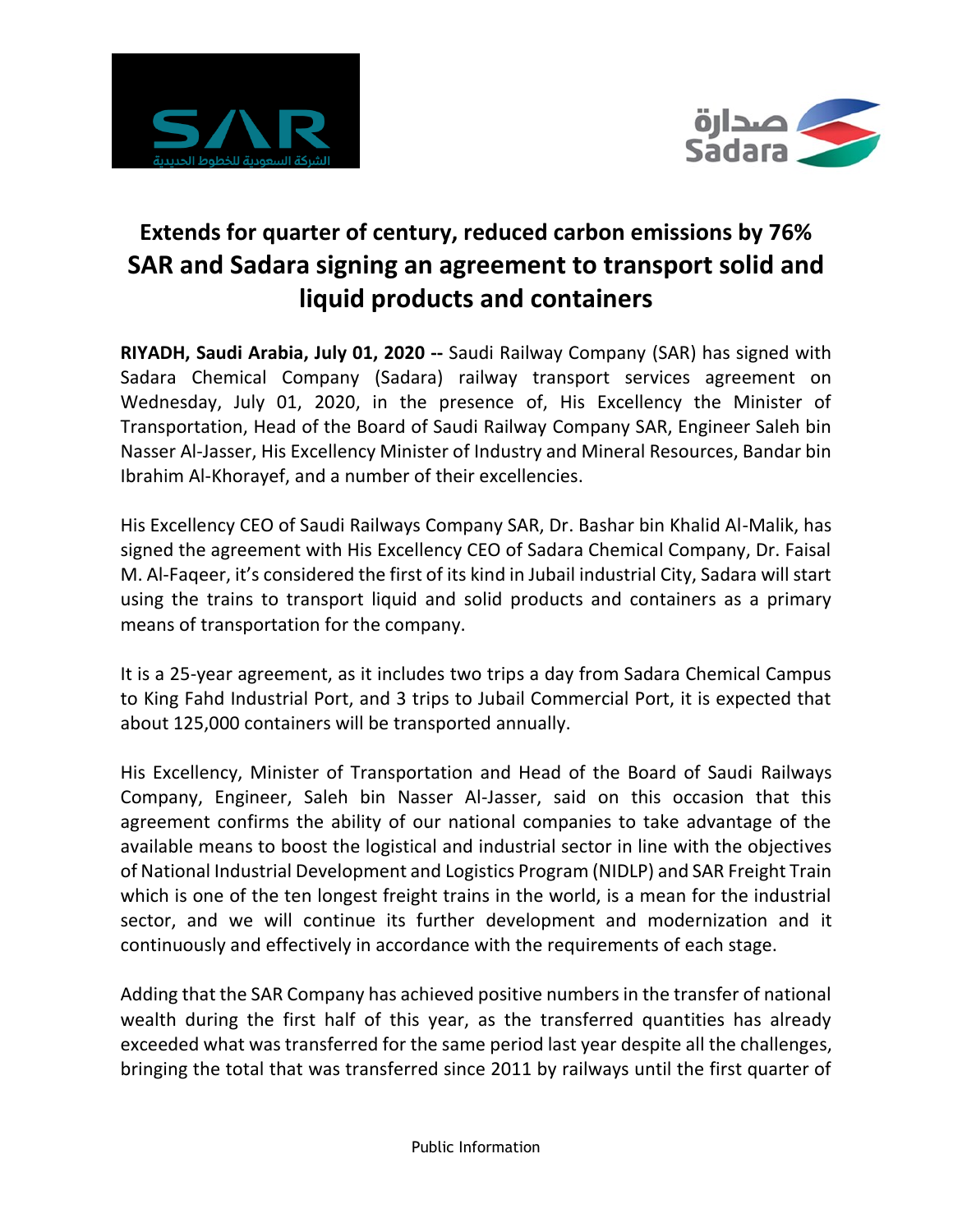this year, more than 50 million tons of various products, as well as the Kingdom's recent global leap in the quality of railways infrastructure by 23 ranks, ranking 26th globally.

CEO of Saudi Railway Company SAR, Dr. Bashar bin Khalid Al-Malik has explained that this agreement represents a prominent role that SAR provides in supporting the country's resources, in line with the Kingdom's 2030 vision, by supporting national industries in providing fast, safe and environmentally-friendly transportation solutions that are efficient and reliable.

Dr. Al-Malek pointed out the importance of this agreement lies in providing fast and safe transportation solutions, reducing the number of trucks on the roads -as SAR was able to remove more than 600,000 trucks from the road network, last yearempowering one of the important economic sectors, in addition to strengthening the infrastructure in general.

Al-Malik explained that the agreement contributes to achieving the requirements of Sadara Company in transporting its products in a safe and reliable way meeting the requirements of sectors compatible with the objectives of the National Industrial Development and Logistics Program (NIDLP).

Pointing out that, SAR providing distinguished railway transport services that fulfill the expectations of its clients, is its main goal, especially since it has achieved remarkable growth in transportation services in recent years that contributed to maximizing the use of national wealth, stressing SAR keenness to expand its client network.

Commenting on the signing, Dr. Faisal Al-Faqeer said, "This is a unique agreement, the first of its kind in the region involving rail transportation of liquid chemicals and similar products. The agreement signifies a new milestone for Sadara and highlights our commitment to embracing new and more efficient ways of doing business. In this instance, we are happy to formalize and move forward our initial MOU rail transportation project with SAR, as it is more efficient, cheaper and safer than transporting our products by trucks. An added benefit is the reduction of carbon emissions resulting from the daily use of trucks to transport products from our chemical complex to Jubail's two ports and this in turn, will add an important element to the safety of road users in the province of Jubail."

Dr. Al-Faqeer pointed out that this initiative reflects Sadara's sense of social responsibility and its interest in the values of citizenship whose safety is one of its priorities.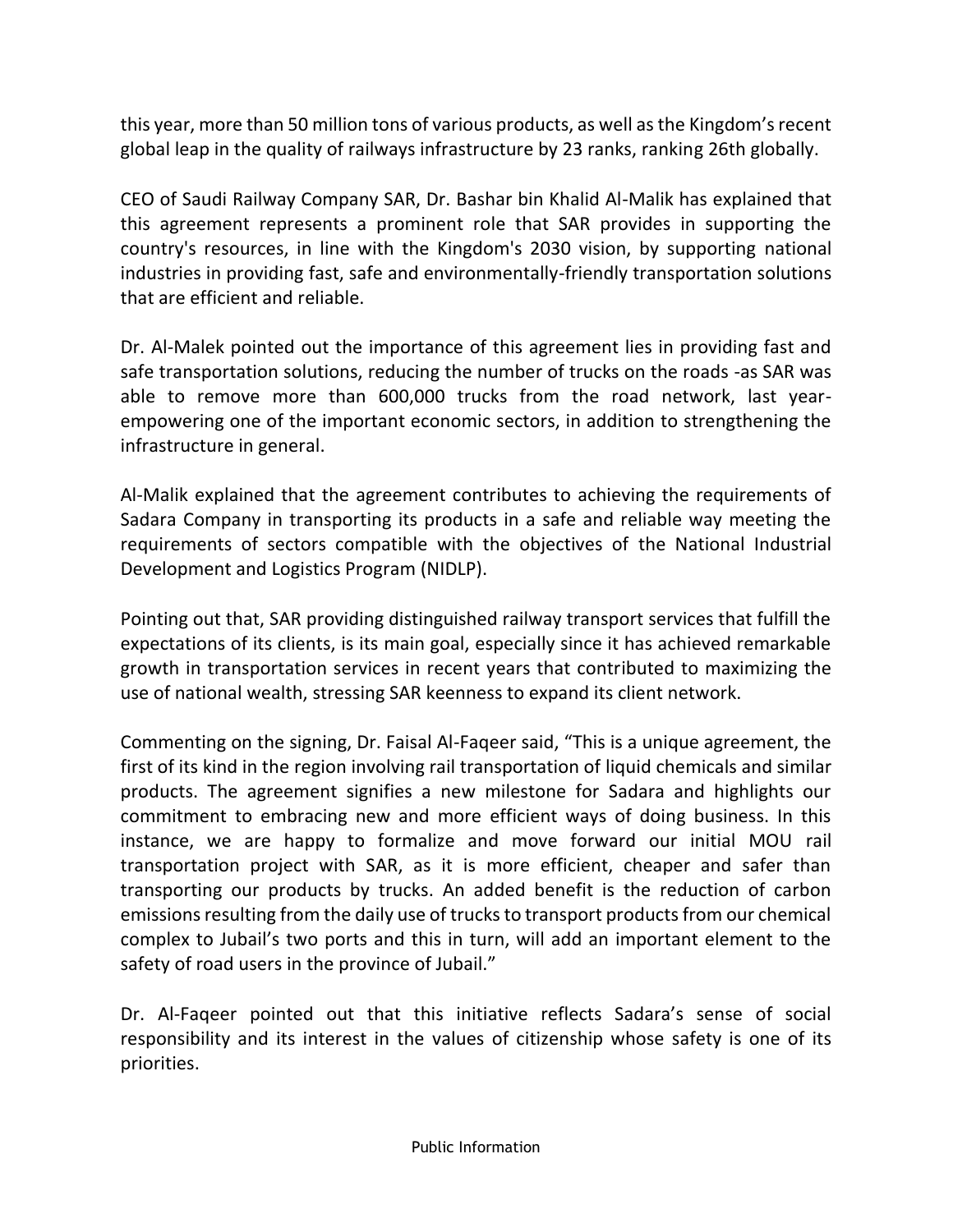In addition, the agreement provides Sadara commitment to transfer its products from the chemical complex that is located in Jubail Industrial City to export facilities in King Fahd Industrial Port and Jubail Commercial Port, and SAR commitment to provide services through the running of locomotives and freight vehicles to transport those products.

Sadara Company expected to achieve several positive results through this agreement, the most important of which is that railway transport replaces approximately 200,000 truckloads of Sadara products annually to Jubail's ports. in addition to protecting the environment as a result of reducing harmful emissions by 73%.

On the other hand, the construction of the railway project in Jubail Industrial City is currently being completed, and it is expected that the transportation services of Sadara Company products will start in the second half of 2021.

Noting that, this is an extension of MOU that was signed at the launching ceremony of the National Industrial Development and Logistics Program (NIDLP) at the beginning of 2019 in the presence of His Royal Highness Prince Mohammed bin Salman bin Abdulaziz Al Saud - Crown Prince and chairman of the Council of Economic Affairs and Development, under the umbrella of the program's initiative to increase the accommodation of freight trains on the North-South Railway.

#### **####**

#### *About Sadara:*

*Arabian Oil Company (Saudi Aramco) and The Dow Chemical Company. Sadara is a multi-billion-dollar in Saudi Arabia's Eastern Province. Comprised of 26 phase and is the only chemical company in the Middle East to use refinery liquids, such as naphtha and natural gasoline, as feedstock. By using best-in-class technologies to crack refinery liquid feedstock, Sadara will enable many industries that either currently do not exist in Saudi Arabia or only exist through imports of*  raw materials. The adjacent PlasChem Park, a unique vww.sar.com.sa *collaboration between Sadara and the Royal Commission for Jubail and Yanbu', will create more* 

### *About SAR:*

*Sadara is a joint venture developed by the Saudi Saudi Railways Company (SAR) was established in 2006*  world-scale chemical complex in Jubail Industrial City II antegrated transportation solutions that include *world-scale manufacturing units, the Sadara chemical heavy lift of mineral products, petroleum, and complex is the world's largest to be built in a single petrochemicals. As well as to contribute the localization of to connect the north of the kingdom with its east and central through railway lines that extend to provide passengers and goods in various forms. In addition to the the operational functions and managing this sector in terms of human resources or investments in supporting industries that create opportunities for the youth of the country and achieving the principle of sustainability for the sector in the future.*

Public Information